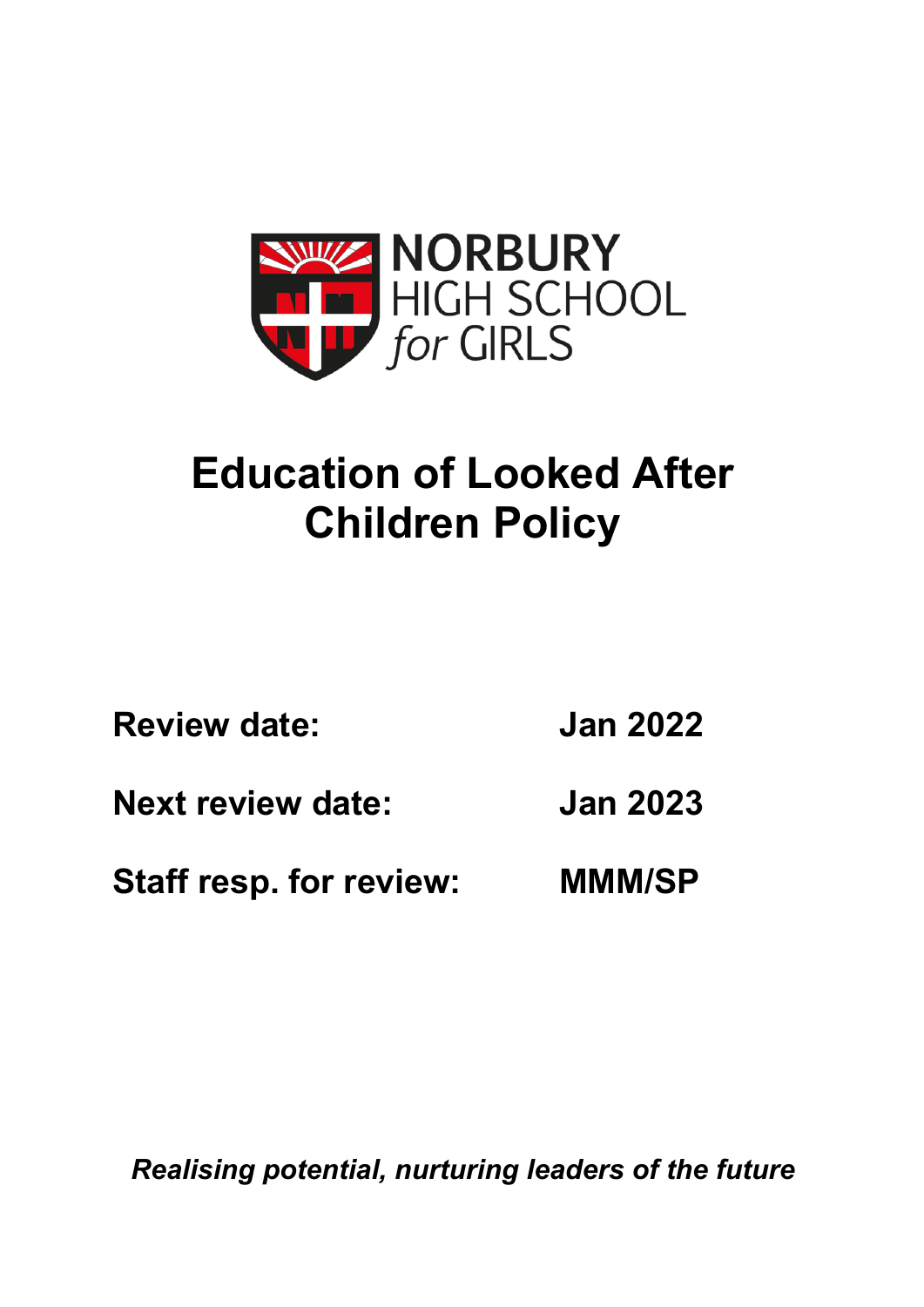## **Education of Looked After Children Policy**

## **INTRODUCTION**

The governing body of Norbury High School for Girls is committed to providing quality education for all its students, based on equality of opportunity, access and outcomes. This governing body recognises that, nationally, there is considerable educational underachievement of children in residential and foster care, when compared with their peers, and is committed to implementing the principles and practice, as outlined in "Guidance On The Education of Looked After Children" (May 2000) and Section 52 of the Children Act 2004.

Children who are 'looked after' (LAC) may be 'accommodated', 'in care' or 'remanded/detained' as follows…

## **ACCOMMODATED (Section 20)**

This is a voluntary arrangement, because parents are ill, missing, unable to cope, or as part of a child protection plan negotiated with the family. The parents retain parental responsibility.

## **IN CARE**

A child is in care only if a court has granted a care order which it will issue if it believes a child to be suffering or likely to suffer significant harm. A care order generally gives parental responsibility to the local authority, or shares this with the parents.

#### **REMANDED/DETAINED**

A child can be remanded or detained as in the following:

- An emergency protection order
- Removed by police using their powers of protection
- A court directing a social services department to accommodate a child (already on a supervision order for criminal behaviour) for up to six months

Looked after children (LAC) may have some or all of the following issues:

- Low self-esteem
- Poor education standards due to time out of school
- Delayed social/emotional/cognitive development
- Be bullied or bully others
- Be prone to mental health issues
- Be isolated with few friends
- Have behaviour issues
- Poor attachments to others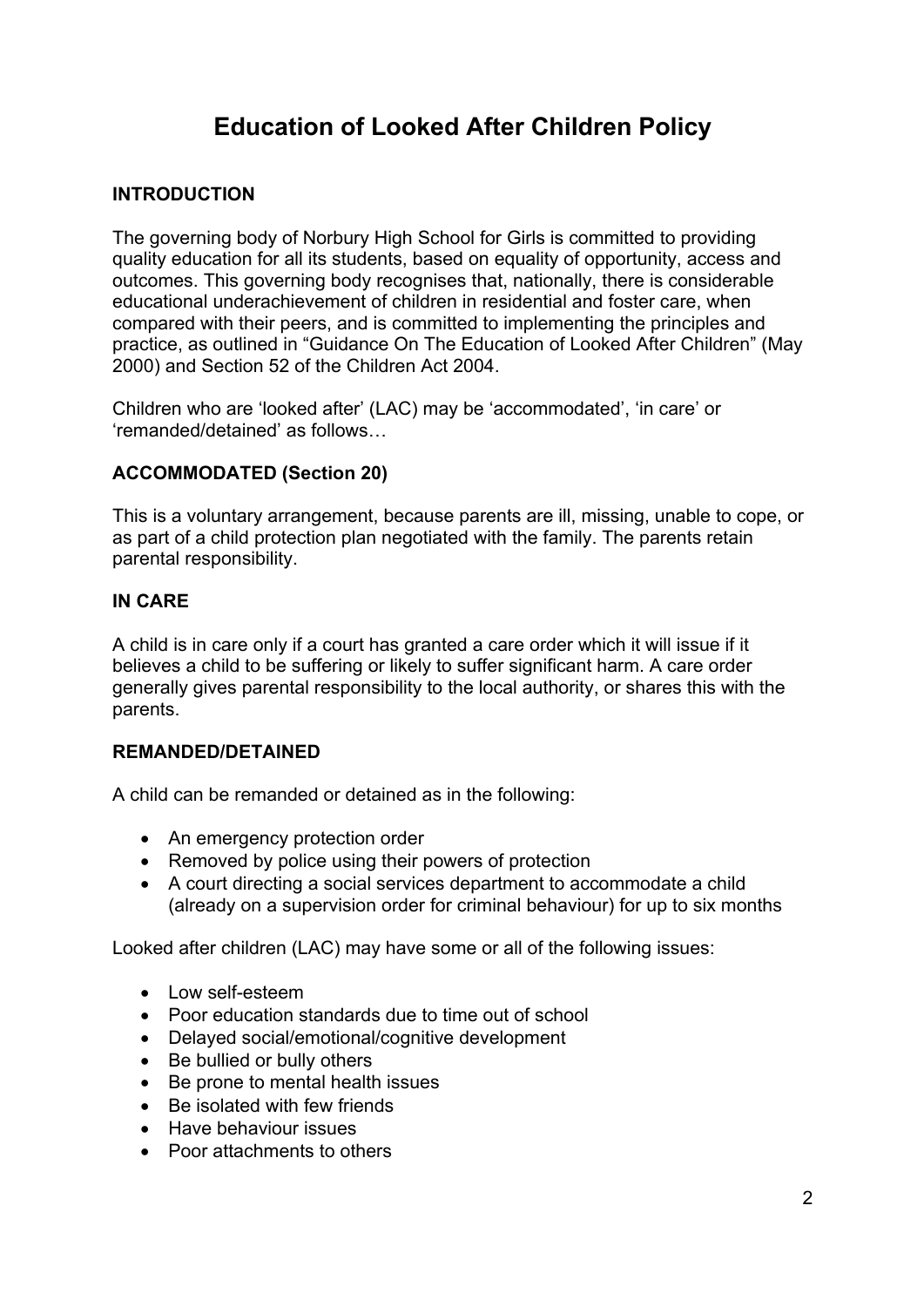This makes them an extremely vulnerable group in terms of education and future lifechances.

The governing body of Norbury High School for Girls is committed to ensuring that these children are supported as fully as possible and will ensure that the following are in place and are working effectively.

- A Designated Teacher for Looked After Children
- An LAC and Family Liaison Officer
- Maintain an up-to-date LAC roster
- Personal education plans (PEPs) for all looked after children including working with Virtual school
- LAC reviews which assess the whole child
- Keeping records of any changes to Care Plans up to date
- Monitor and submit attendance records as required
- Monitor and submit academic school reports as required
- All staff have a clear understanding of confidentiality
- An effective policy that supports the education of this vulnerable group

## **ROLE AND RESPONSIBILITY OF THE DESIGNATED TEACHER**

The designated teacher should:

- Line-manage the work of the LAC and Family Liaison Officer
- Be an advocate for looked after children
- When new to the school, ensure a smooth and welcome induction for the child and carer, and note any specific requirements, including care status
- Ensure that a PEP is completed as soon as possible (at least within 20 days of entering care or of joining a new school); this should be prepared with the child and the carer, in liaison with the social worker and other relevant support workers/agencies, and be linked to the care plan meetings within 28 days, three months and six months and, at least, every six months - a flow chart showing PEP completion can be found at the end of this policy
- Keep PEPs and other records up to date, particularly in time to inform review meetings
- Ensure that each child in public care (if they wish) has an identified member of staff that they can talk to (this should be based on the child's request, and may not necessarily be the Designated Teacher)
- Co-ordinate support for the child in the college and liaise with other professionals and carers as necessary
- Ensure staff receive relevant information and training and act as an advisor to staff and governors
- Ensure confidentiality for individual children and only share personal information on a need-to-know basis
- Provide written information to assist planning/review meetings and ensure attendance as far as possible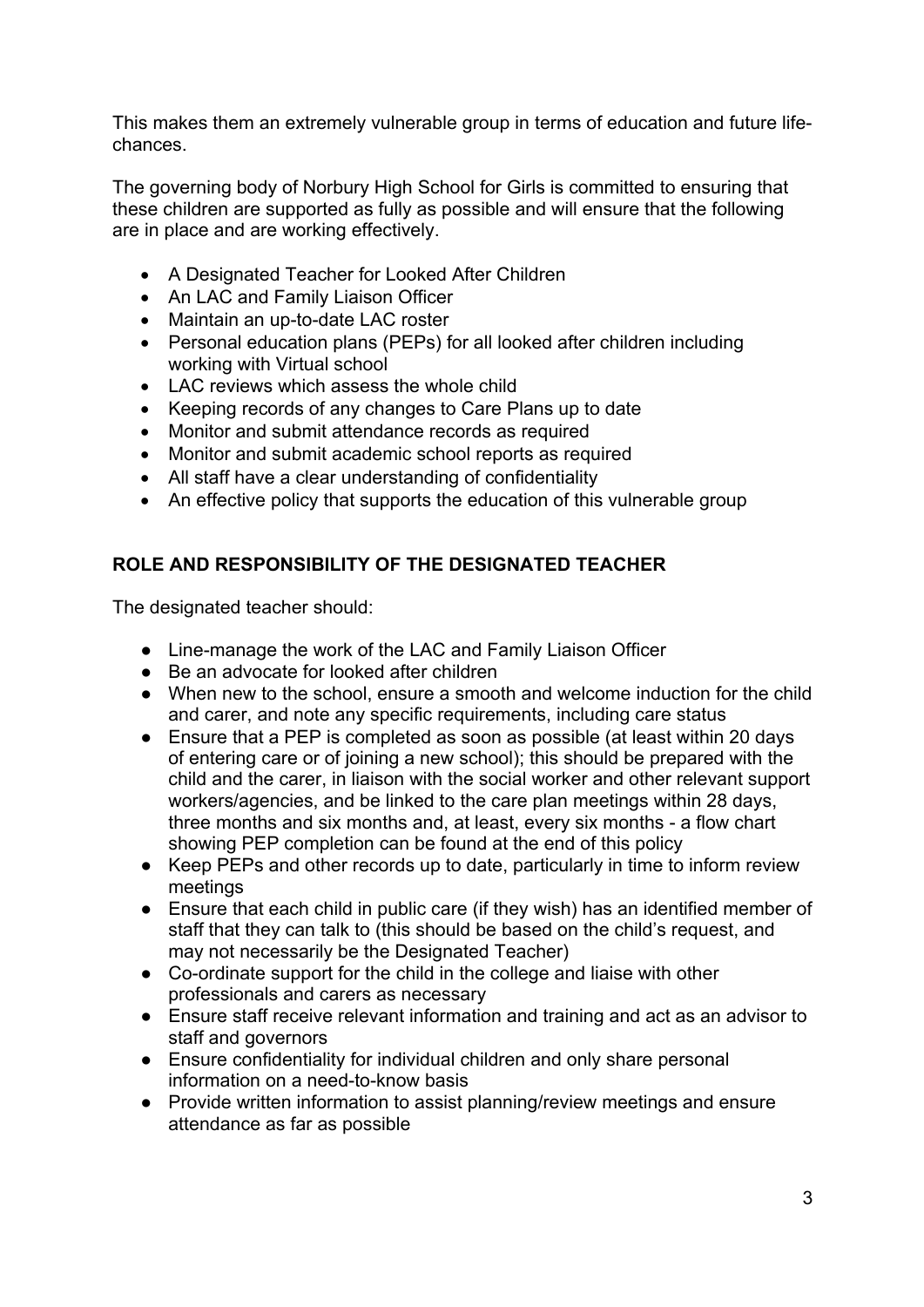- Ensure that the child and carer(s) are made aware of meetings, parents' evenings and other events and that communication remains regular and positive
- Encourage looked after children to participate in extracurricular activities and out of hours learning, where feasible
- Ensure speedy transfer of information between individuals and other relevant agencies and to a new school if and when the child transfers
- Seek urgent meetings with relevant parties where the child is experiencing difficulties and/or is in danger of being excluded
- Ensure that returns on looked after children are completed as requested by the relevant local authority

## **ROLES AND RESPONSIBILITIES OF ALL STAFF**

- Ensure that any child in public care is supported sensitively and that confidentiality is maintained
- Be familiar with and respond appropriately to requests for information to support the completion of PEP's and other documentation needed as part of review meetings
- Respond positively to a child in public care's request to be the named person that they can talk to when they feel it is necessary
- Contribute to the Designated Teacher and LAC and Family Liaison Officer's requests for information on educational attainment and needs, as appropriate
- As with all children, ensure that no child in public care is stigmatised in any way
- Provide a supportive climate to enable a child in public care to achieve stability within the college setting
- As with all children, have high aspirations for the educational and personal achievement of looked after children
- Positively promote the self-esteem of looked after children

## **ROLE AND RESPONSIBILITY OF THE GOVERNING BODY**

The governing body of this school will:

- Ensure all governors are fully aware of the legal requirements and Guidance for looked after children
- Be aware of whether the college has looked after children and how many (no names)
- Ensure that there is a named Designated Teacher for Looked After Children
- Liaise with the Head Teacher to ensure that the Designated Teacher is enabled to carry out her/his responsibilities in relation to looked after children
- Support the Head Teacher, Designated Teacher and other staff in ensuring the needs of looked after children are met
- Nominate a governor who links with the Designated Teacher, receives regular progress reports and provides feedback to the governing body (these reports should not include any names of individual children for child protection and confidentiality reasons)
- Review the effective implementation of this policy, preferably annually and at least every three years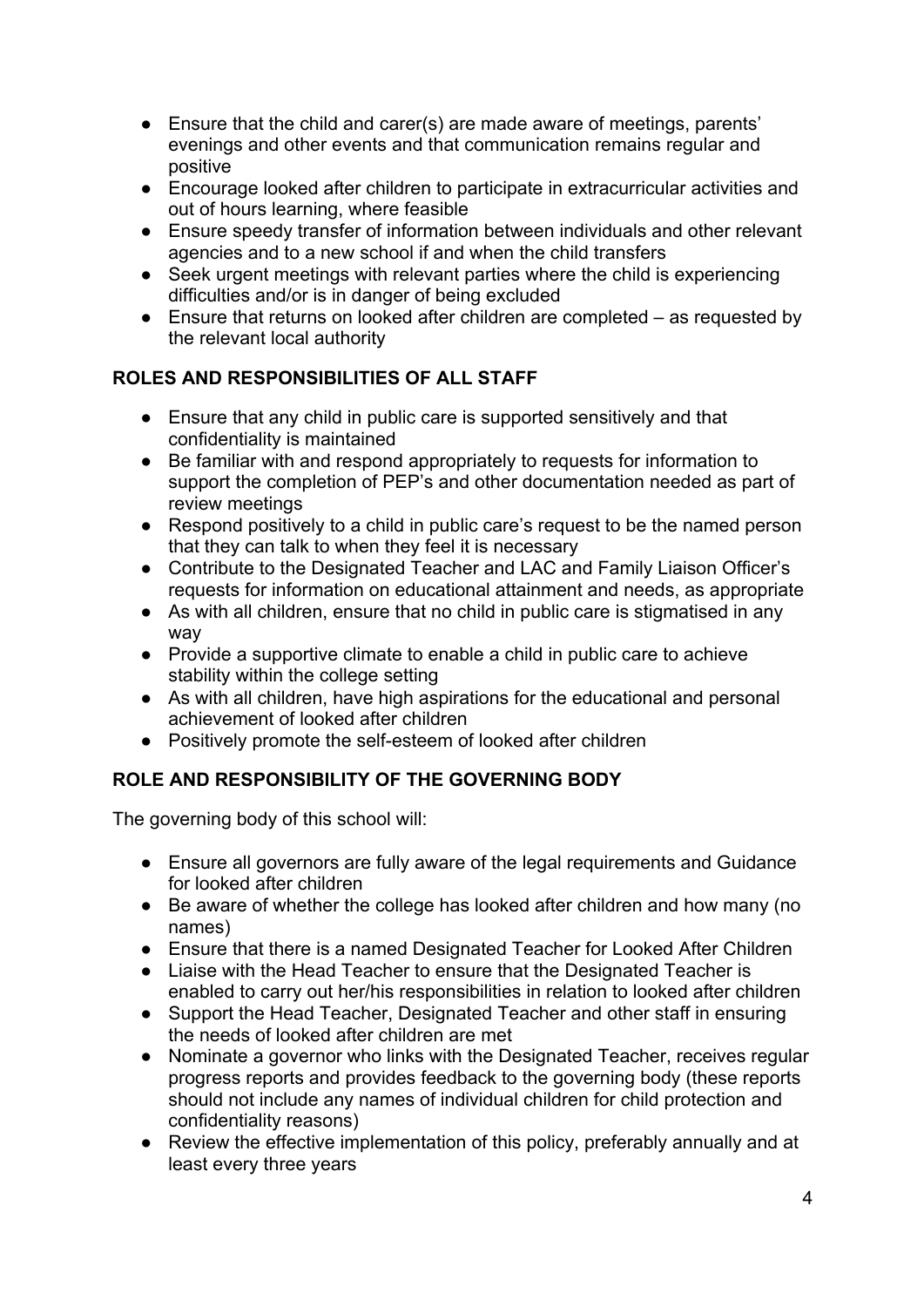## **CONFIDENTIALITY**

- Information on looked after children will be shared with college staff on a 'need-to-know basis'
- The Designated Teacher/LAC and Family Liaison Officer will discuss what information is shared with which college staff at the PEP meeting; once this has been agreed with the social worker, carer, young person, and other parties, complete confidentiality is to be maintained

### **TRAINING**

The Headteacher, Designated Teacher and Professional Development Co-ordinator will be responsible for ensuring all staff are briefed on the regulations and practice outlined in this policy.

### **Personal Education Plan (PEP) completion**

1. Social Worker informs school of a child becoming looked after (or a looked after child entering the school).

2. Date is set for the completion of a Personal Education Plan (PEP). A copy of the form is sent to the school to enable completion of educational data.

3. PEP meeting takes place within 20 days, involving the social worker designated teacher (or other appropriate staff), carer and young person if appropriate a date is set for the next PEP meeting.

4. PEP is taken to the child's statutory review and discussed within the wider context of the child's life. PEP sent by SW to the LACE team.

*\* Note: This process is for children who are looked after by Croydon; other authorities may have slightly different procedures on PEP completion as well as a different PEP format.*